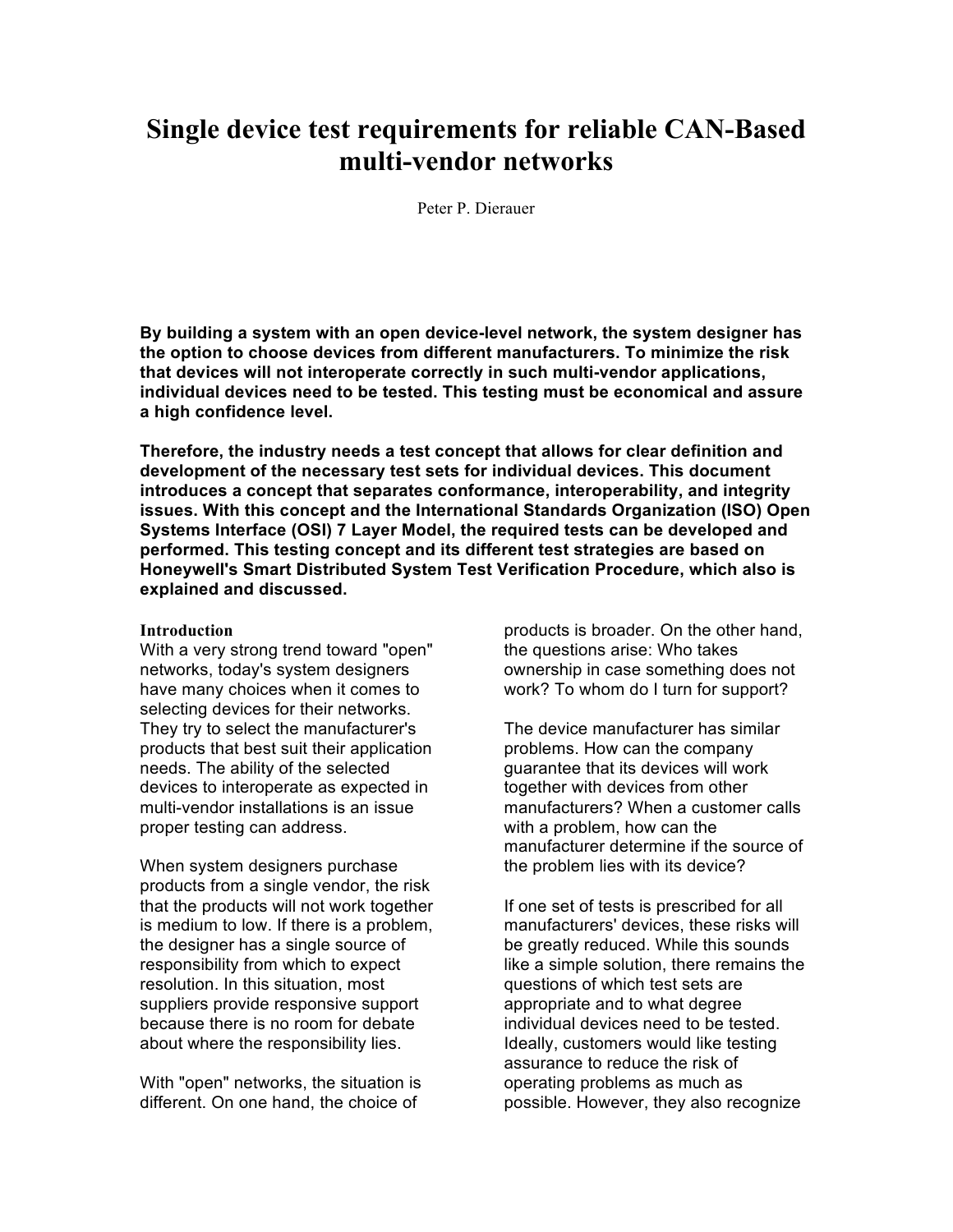that the entire testing procedure must be economical. Therefore, the industry needs to develop a test procedure that guarantees minimal risk at the lowest possible price.

#### **Basic test requirements**

To analyze the situation, testing borders must first be defined. At first glance, it seems to make sense to limit testing to the communication channel as this is the interface between different devices. How and how broadly device manufacturers tests their devices to work in the applications of their target markets is generally considered proprietary. These conditions lead to a situation where even if a solid network specification is adopted, manufacturers would only have to assure the correct behavior of their devices' communication channel and only under test conditions.

Another problem is that devices usually provide specific information and data related to their functionality. It is very important that the device's documentation and its implementation is consistent. System designers need to be able to select the right products. based on documentation, to design appropriate information flows.

A device-level network is only an information transport mechanism. The network specification only defines the mechanism for how data is transported. In other words, a network provides a data container or envelope and guarantees the fault-free delivery of this envelope. How the data in the envelope has to be interpreted and in which language the data is presented, is not defined in a network specification. Two different devices are only able to talk to each other when they communicate in the same language.

To structure these possible problems for a discussion of test sets and

procedures, it helps to group them into three major areas:

- · conformance,
- · interoperability, and
	- integrity.

**Conformance**, as it pertains to devicelevel networks, is the compliance of a device or a system with a network specification.

**Interoperability** is the fault-free, cooperative communication of different devices on a single network.

**Integrity** is the fully functional, cooperative interaction of devices in a specific application.

Conformance issues are a subset of interoperability; and interoperability is a subset of integrity. This is because two devices will never work together at all if they do not follow the basic rules of a communication system.

End users are seeking integrity. With that in mind, the appropriate test set has to test on the level of integrity. Manufacturers who are trying to define a test set for single devices face limitations when it comes to testing beyond the network interface. They do not know what kind of network configuration will be implemented in the device application or under what kind of environmental conditions the device will operate. Further, the manufacturer has no idea what the device configuration will be or which data will be transferred to which node in the network.

Such unanswered questions, the fact that nothing can be tested 100 percent, and the economic requirements of testing indicate that a sound testing strategy is imperative.

## **Conformance testing**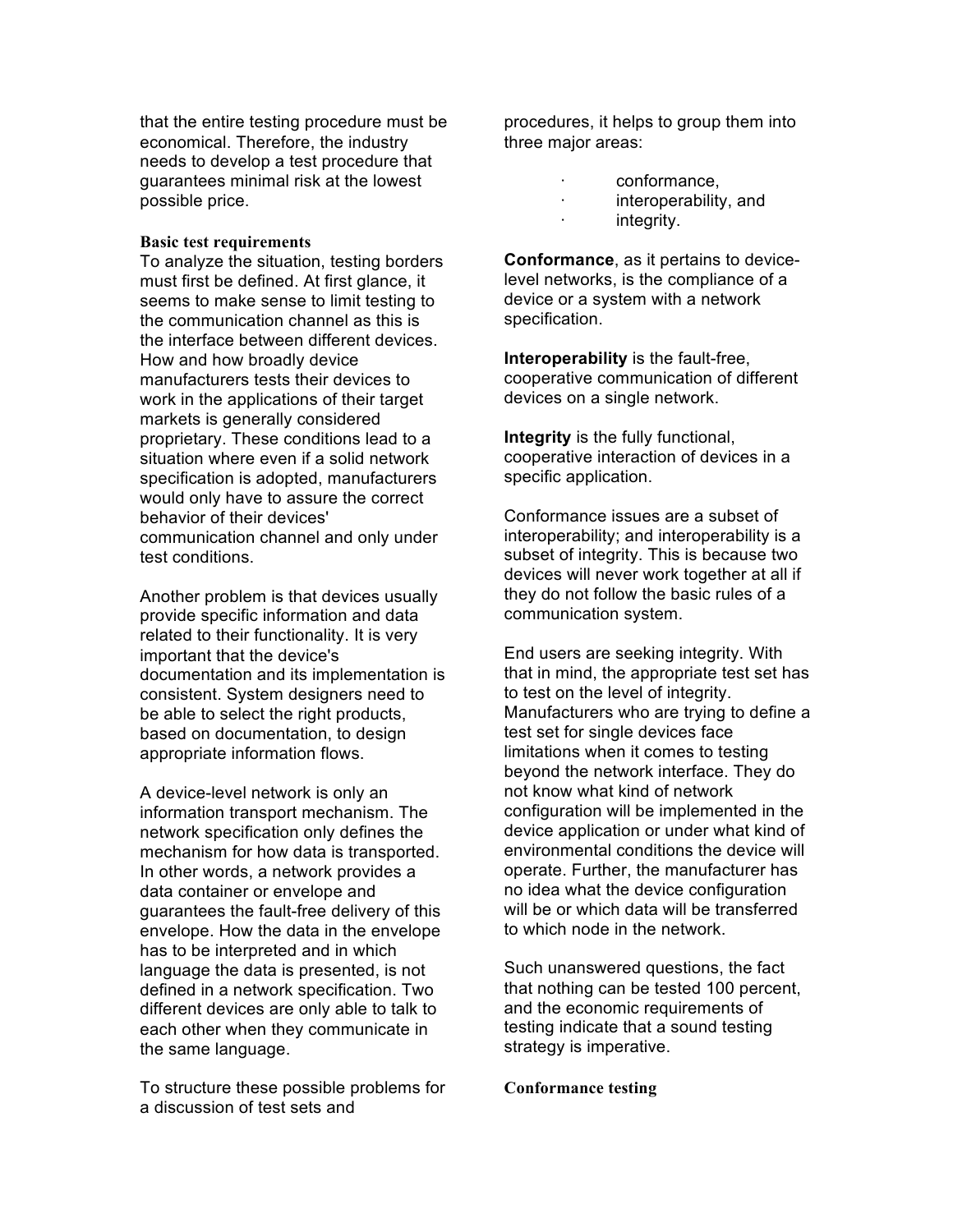Conformance is the basis for reliable communication. Therefore, it makes sense to go far in this area of testing. Manufacturers should try to test everything related to the protocol stack.

The protocol stack defines all the necessary functionality required to communicate between two devices. The network protocol stacks are usually defined according to the ISO OSI 7 Layer Model with implementations of the Physical Layer, Data Link Layer, and the Application Layer.

The Physical Layer describes how data is physically transported over a medium. Signal forms, sample points, switch levels, signal decoding rules, connectors, etc. are defined in this section.

Different market segments often ask for different Physical Layers because the various Layers are often optimized to work in specific environments. Also, the installation praxis can influence which mechanical interface (connector) is preferred. It is important to recognize that this variety represents products intended for different applications.

Usually there are different transceivers defined for specific physical transfer media, such as twisted pair or fiber optic. To define the electrical behavior of these transceiver and receiver circuits is complex, and to design a circuit according to these specifications is expensive. As a result, very often Physical Layer specifications define circuits and provide part lists, or they refer to a standard for which integrated circuits are available for purchase.

If a designer uses the appropriate parts and implements the right schematic, the risk that the transceivers and receivers will not conform is low. This presents the opportunity to use passive testing to verify conformance of this segment.

In passive testing, conformance is verified visually. Circuit schematics are compared with specified circuits. Part lists are compared to critical part lists, etc. Consequently, the manufacturer must be trusted to deliver accurate product documentation. Confidence levels can be increased by running some active tests, such as trying to communicate with the device in worstcase topology conditions (maximum bus length, maximum load, etc.). Active conformance testing involves stimulating a device and comparing the device response to a defined behavior correlated to a defined stimulus.

Another problem that is encountered, especially with Physical Layer testing, involves the fact that the only connection that can be used for active testing is the interface on the Physical Layer to the medium (device connector). This means there is no opportunity to test the different layers independently or to check sub-parts of a layer. As a result, only the entire communication stack can be tested as one piece. A similar problem is encountered with passive testing. Visual verification does not guarantee that the correct parts are used in the actual product.

Therefore, a combination of active and passive testing is the appropriate test strategy for the Physical Layer. Active Physical Layer testing should always be performed under worst-case conditions. About 80 percent of conformance problems in the field are found to be related to the Physical Layer. This reinforces the importance of testing this area carefully.

The Data Link Layer mainly defines the media access and the error handling functionality on the transmission level. These are complex logical functions, and chip sets are commonly available for the different networks.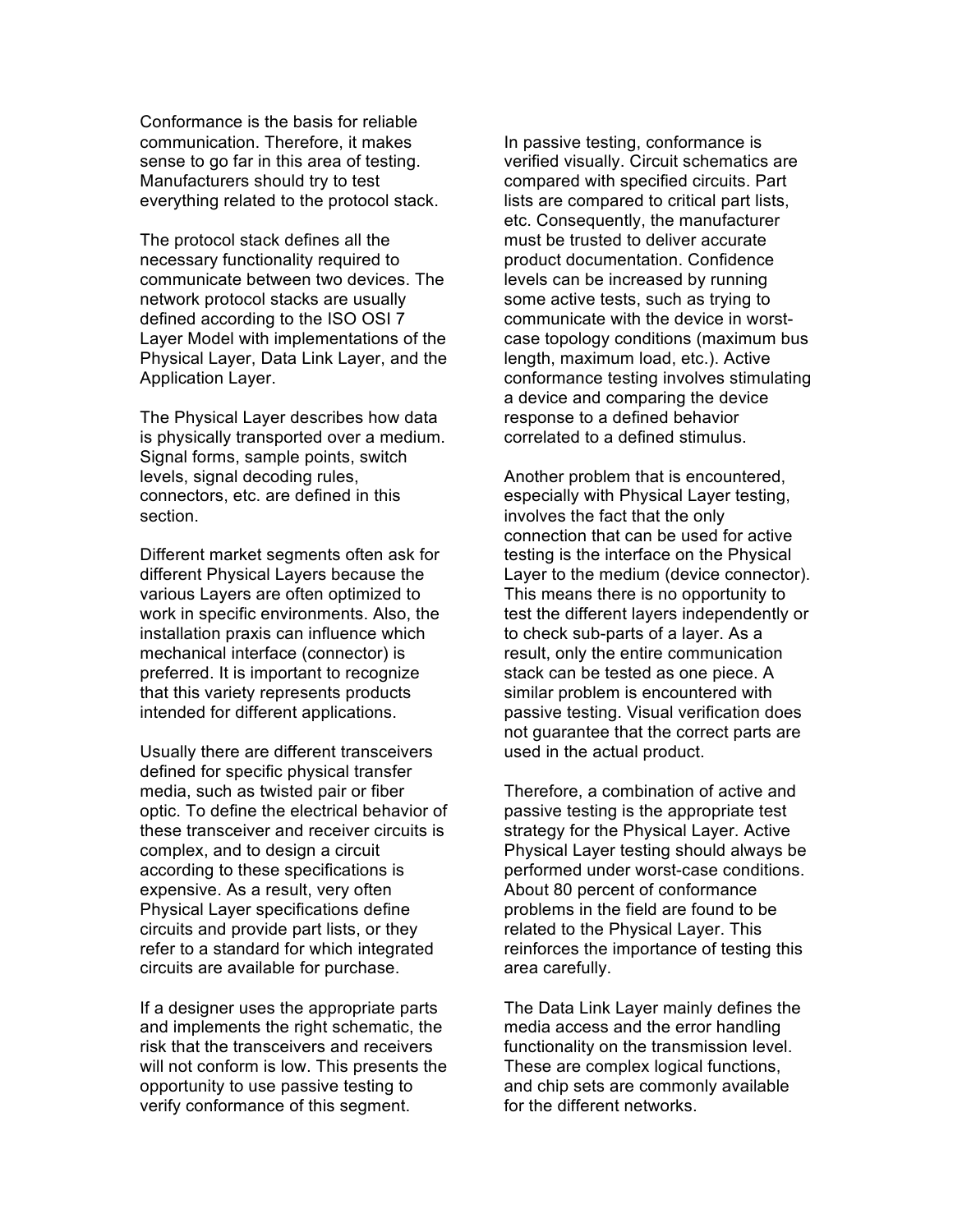A static test is used to verify conformance at the Data Link Layer. This is because the chip manufacturer performs extensive testing, making the risk for nonconformance at this level quite low.

The Application Layer (ALP) defines the different services a network stack provides for the application. Usually a device does not support all specified services because some services are not necessary to provide device functionality on the network. However, the device still needs to behave in a specific way if a non-supported service is requested over the network. Therefore, tests still need to be performed on the nonimplemented service set. In these test series, one expects to observe the correct behaviors (error messages, device not responding, etc.).

To verify the conformance of an ALP, the dynamic test method is predestined because testing of an ALP requires exchanging all possible messages. This can be automated to enable extensive testing at low cost.

Usually, an ALP can be split into several different sub-groups. The heart of an ALP is the service convention or the protocol engine. This is where the basic services are defined. Intensive testing of this area is very important because the other function blocks in a ALP, such as Layer Management and Node Management, use those basic services.

Special attention must be paid to device-level networks that implement the Physical, Data Link and Application Layer as the Lower Layer Interface (part of the Application Layer). Due to the fact that Levels 3 through 6 are not implemented and defined in those networks, the implementation and presentation of the basic ALP services in the Data Link Layer Protocol Unit

must be specified (Lower Layer Interface). This is critical for correct operation of a network.

Conformance testing of an Application Layer usually consists of an extensive message exchange between the device under test and the test host. Consequently, the ALP conformance test is a dynamic test.

Thus far, the test process has established that the data transmission mechanisms are working. Next comes assurance that the device is delivering the correct data. Imagine the problems control engineers would encounter if a system controller asked for a temperature reading and received pressure data in response. Tests must be performed to verify that the device responds as described in the product data sheet.

This need to verify that devices deliver correct data brings up a philosophical question: Is this testing requirement a conformance or an interoperability test? For communication purists, it is definitely an interoperability question because the network is only a mail system. The mail system is not concerned with what is in the envelope. However, to address the market driver of "ease of use," it becomes important for networks to begin to define at least a structure or a language that allows for common descriptions of network accessible data and device functions. This will ensure that all devices that interface to a certain network can be described in the same way. Several different names exist for such a description system (object models, profiles, etc.) There is no consistent definition of those expressions, and each network defines them a little bit differently based on the overall philosophy the manufacturer follows.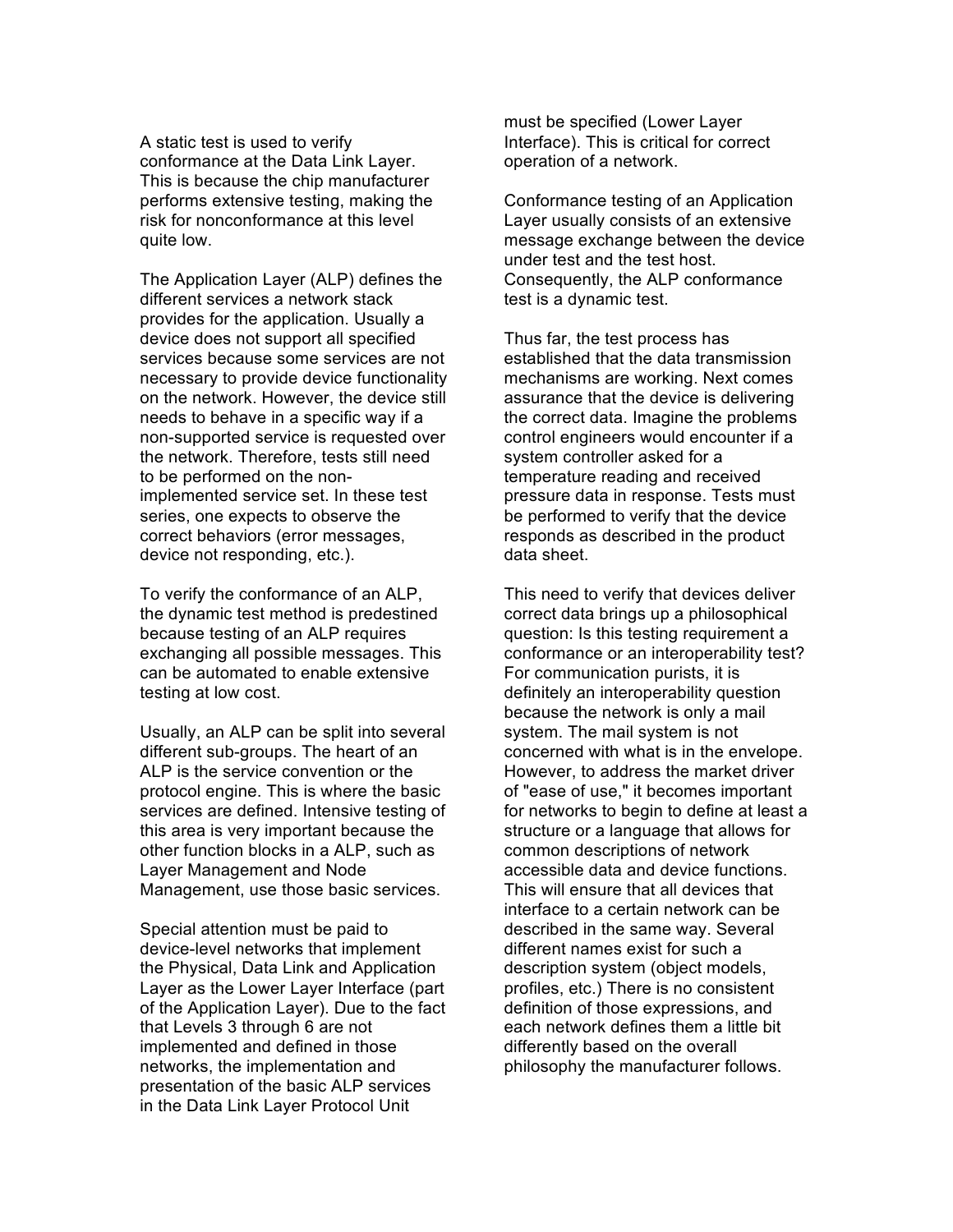In the case of a network that defines such a descriptive language, testing is still in the conformance arena because, as a first step, the conformance of the device description must be verified according to the defined rules. This can be done only with static testing.

In a second step, conformance of the device implementation to the device description must be verified, so that the system designer can design his network information flow based on data sheets. Therefore, a complete test for all defined data and function access options in the different configurations of a device must be run. This testing is dynamic and can be automated very easily. It is a message exchange between the device under test and the test equipment.

The prescribed conformance testing process enables verification of an implementation against existing specifications. It attempts to test as much as possible.

#### **Interoperability testing**

The situation is different in the area of interoperability. There is no way to test all the different existing devices in all possible combinations together or to anticipate in which configuration a network will be implemented in a application.

Extensive interoperability tests are meaningful during a system design, where a network can be built up in the required configuration. For a generic test of single devices, two interoperability tests appear to be accurate. Experience shows when using both a non-participative system test and a participative system test more than 80 percent of interoperability problems can be detected.

The non-participative test consists of a defined network where topology, message traffic, and participating devices are defined. The device under

test is included in the network but does not participate in the communication. The test is focused on potential network behavior changes caused by connecting and disconnecting the device under test.

In the participative test, the device under test is included in the information exchange. In this case, the test and analysis focus is again on the influence of the device under test according to the totality of network traffic. As a second point, the behavior of the device as it relates to its own messaging activity is analyzed.

### **Integrity testing**

Integrity testing includes even more application-specific unknowns than the interoperability test. However, networks are usually designed for certain market segments, and the solutions for the different application segments reflect only those application requirements. It is obvious that the requirements for a network used in a airplane could be different from a network that connects office PCs. However, we can identify a common requirement and problem area for all networks.

A network has to transport data in a reliable way and, at least today's networks, are built from electrical components. Those electrical components can be influenced by electro magnetic interference, which destroys messages, causes extensive messaging delays, etc. Communication networks are expected to be resistant to such interference or have the ability to recover from it automatically. The problem is that EMI not only effects the network, it effects the devices, too.

Since interference is mainly introduced in the communication system, it makes sense to focus testing on the device's communication system. The most preferred and most common way to implement such device integrity tests for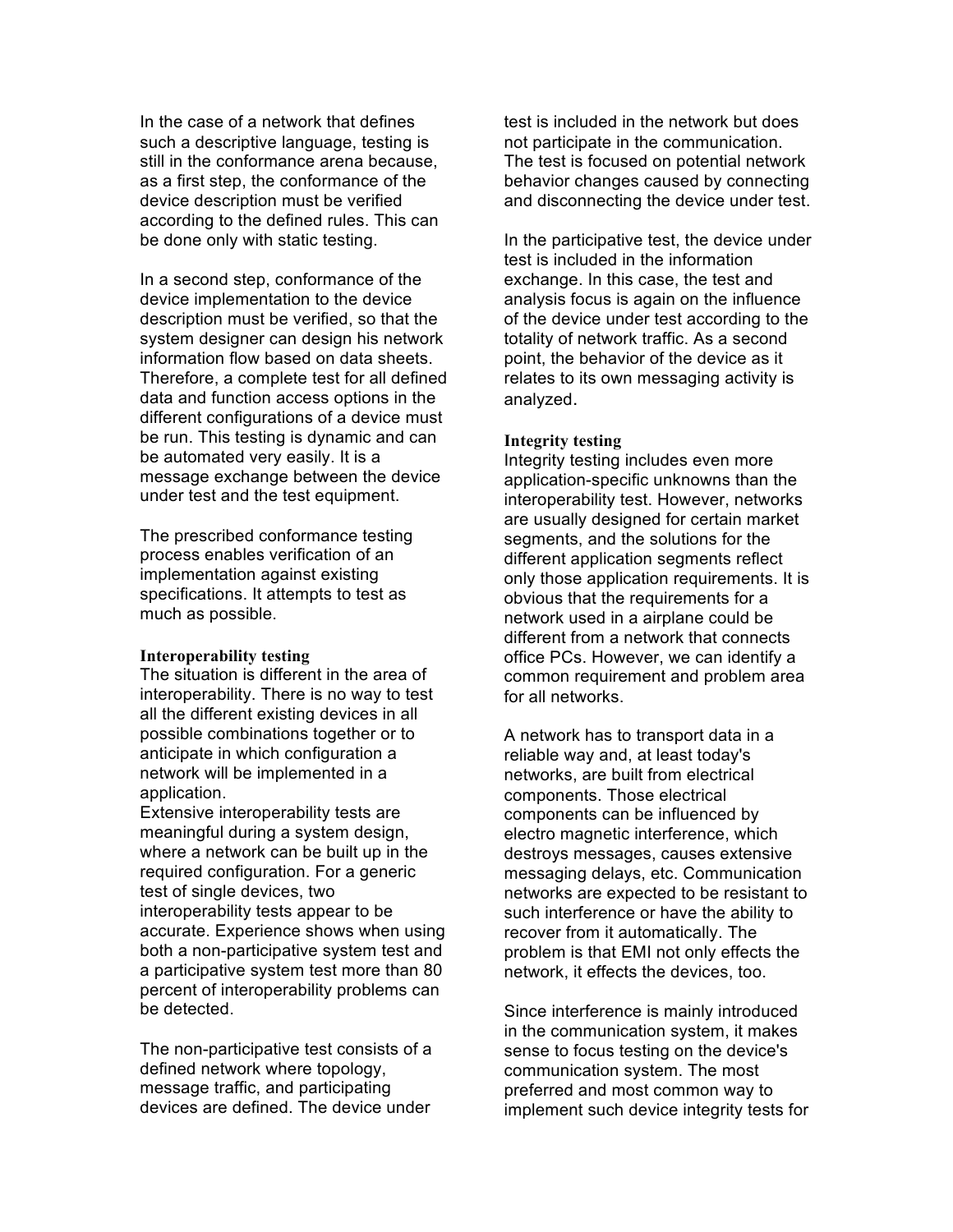different networks today is to use fastburst transient tests. Fast transient bursts are introduced in the communication media, and the device's communication-related reactions and recovery behavior on the communication channel are analyzed.

## **An example of a Verification Test Procedure Specification**

Honeywell's Smart Distributed System has a very detailed Verification Test Procedure Specification. The different tests are defined in detail and are toolindependent. All test descriptions include:

- test purpose description, definition of the test
- setup,
- · procedure instruction list to execute the test,
- criteria definition for passing the test,
- test checklists, and
- · test protocol forms.

The test specification is public, and device manufacturers are able to test their devices prior to official testing at a certified independent test lab.

Different tests are executed and documented based on the exact implementation. For instance, the Smart Distributed System test specification defines several possible connectors or transceivers for which different tests are used.

The Smart Distributed System Conformance Test consists of static and dynamic tests for the Physical Layer. Based on the fact that the Smart Distributed System uses CAN (Controller Area Network) as a Data Link Layer, and the CAN chip supplier (Bosch) tests its variety of available chips according to the CAN specification for conformance, the Data Link Layer tests are only static.

The Application Layer tests are extensive and dynamic. The same is true for the Smart Distributed System's object model implementation testing. The verification of the description is a static test.

The Smart Distributed System's interoperability test set consists of both a non-participative test and a participative system test. In these tests, devices are exchanged, and the device under test is tested under several different network configurations. The tests are designed so that the same tests can be used for system-specific interoperability tests. Therefore, the Smart Distributed System test procedure provides help and guidance for system designers as well as other device manufacturers.

The integrity test consists of a fast transient burst test according to the IEC 801-4 standard test. Test setup and procedure is defined in detail.

The Smart Distributed System Verification Test Procedure is designed to detect failures as soon as possible and to recognize problems to avoid large-scale retesting. The Smart Distributed System goes so far as to verify that the object model (device description) conforms even prior to implementation. This ensures that device developers start with a correct base.

## **Summary**

The test strategies used in the area of single device testing according to device-level network specifications are strongly influenced by the OSI ISO 7 Layer Model. Late implementations are guided by a concept that differentiates between conformance, interoperability, and integrity.